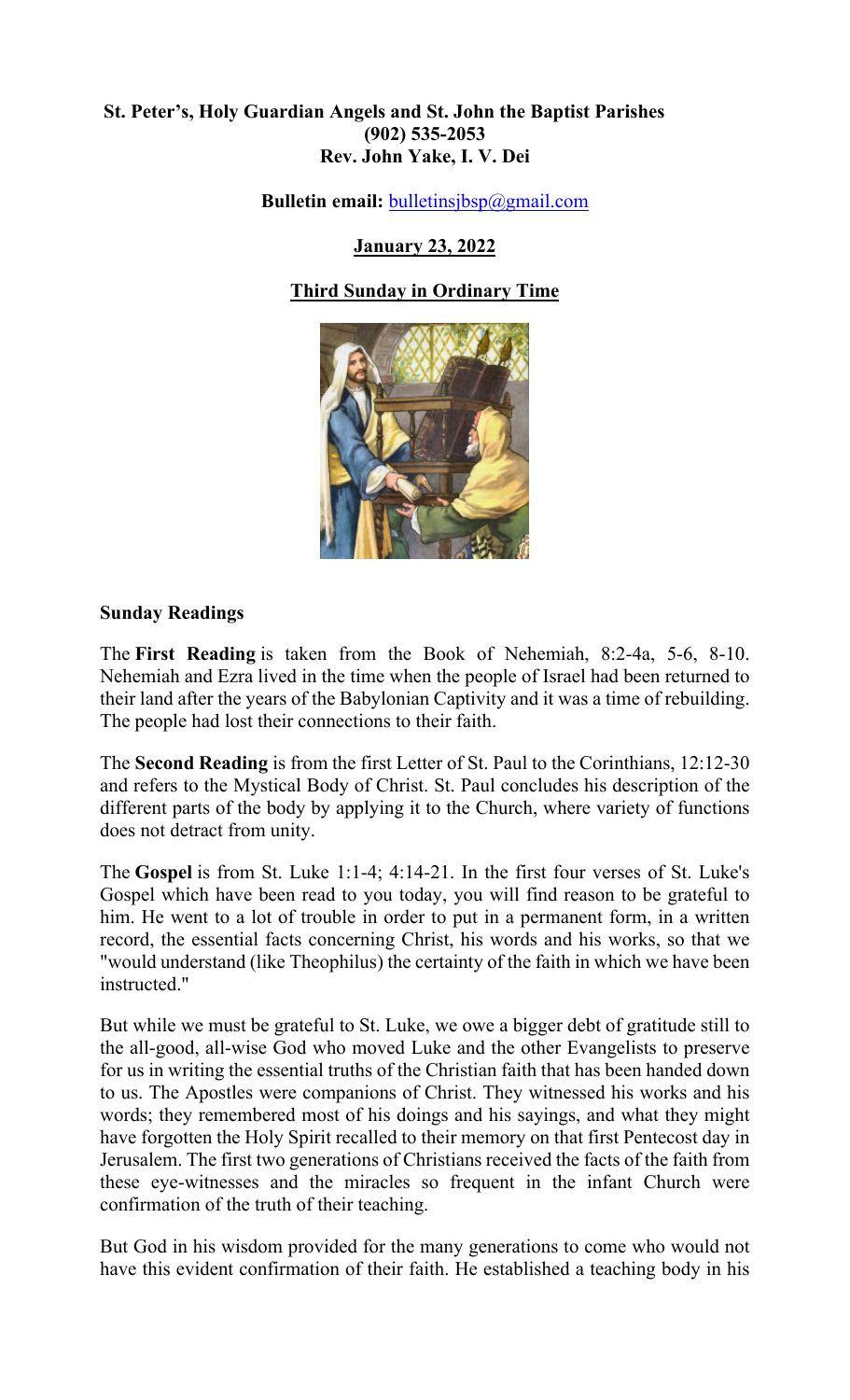Church which would safeguard the purity of the Christian truths, for "he himself would be with it all days," and he gave us a written record of the facts of the faith in the Gospels and the ether writings of the New Testament.

How can we ever thank God sufficiently for his thoughtfulness in our regard? We Christians of today can be as certain, as assured, of the truth of the faith that we are trying to practice as was St. Luke who was converted by St. Paul. We have a living, teaching Magisterium in the Church, which authentically preserves and interprets for us the true facts of Christ's teaching and works as written down for us by a firstgeneration Christian under the impulse and guidance of God's Holy Spirit. If we needed further proof of the priceless value of our New Testament Books, the virulent attacks on their authenticity, on their objectivity, and on their veracity, by enemies of the faith down to and including our own day, should be sufficient.

But they have stood the test of time and the onslaughts of biased, prejudiced criticism, for they are the word of truth, which is eternal, and comes from God.

We have a priceless gift of God in the inspired Books of the Bible. Let us show true appreciation for that gift by using it to build up a better knowledge of the Christian faith which it teaches us. There should be a Bible, or at least the New Testament, in every Christian home. It should not be an ornament on a shelf, but a fountain and source from which we can draw strength and refreshment in the daily practice of our Christian faith. Almost two thousand years ago, God's infinite goodness provided this source of strength, the "fountain of living water," for us Christians of this century. Are we grateful for his thoughtfulness? Are we nourishing our faith at this blessed fountain of his infinite wisdom and love?

--Excerpted from *The Sunday Readings* by Fr. Kevin O'Sullivan, O.F.M.

### **Sacrament of Baptism**

**please call the office: Rev. John Yake, I.V. Dei** 

### **Instructors for baptism:**

Mary Fougere, SJB 902) 535-2699 Rose Pâté, SP (902) 302-7011 Vera Doucette, HGA (902) 785-4018

### **Sacrament of Matrimony**

Please call Fr. Yake six months prior to the wedding date. Call Family Service of Eastern Nova Scotia to register for upcoming courses 902- 849-4772. Ask for Tasia Boucher, thoucher@fsens.ns.ca

### **Weekday Liturgy**

**Tuesday, January 25, 2022 SJB 4:00 PM**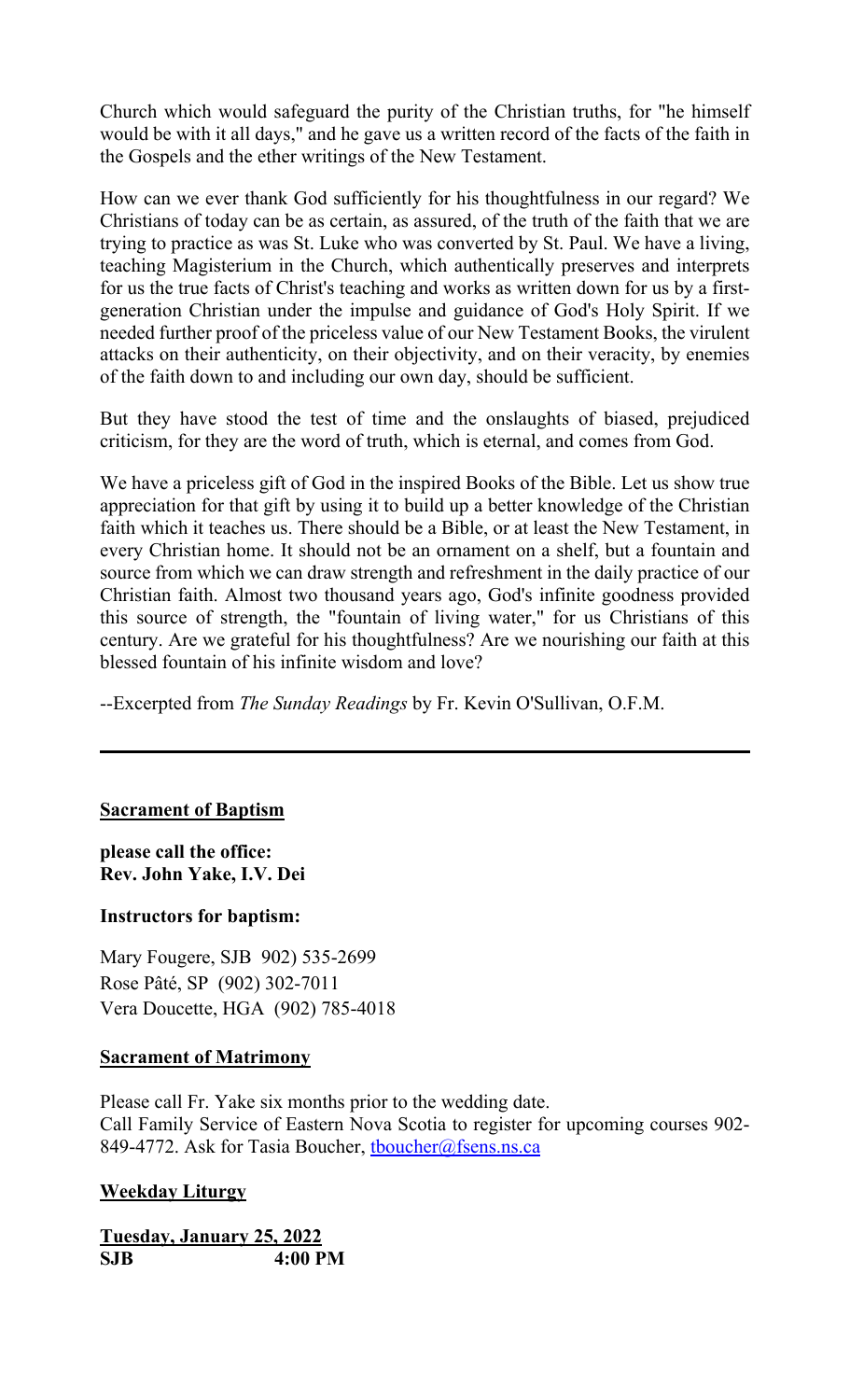**Wednesday, January 26, 2022 SP 9:00 AM**

**Friday, January 28, 2022 HGA 11:00 AM +Kay Laben, Carl & Jane Croft**

**Weekend Liturgy**

**Saturday, January 29, 2022 SH 4:00 PM HGA 5:30 PM +Annie & Charlie Stan Sampson**

**Sunday, January 30, 2022 SJB 9:00 AM SP 10:30 AM \*Special Intentions**

**Please note: Mass intentions should be arranged with Mary at the office, not with Fr. Yake.** 

## **Receipts**

### **Holy Guardian Angels January 15th (Mass cancelled)**

#### **St. Peter's January 16, 2022**

| Envelopes & Loose     | \$275.00 |
|-----------------------|----------|
| Candles               | 5.00     |
| Initial Offering      | 5.00     |
| Cemetery Road Upgrade | 50.00    |

# **Total \$ 335.00**

| <b>St. John the Baptist</b>  |          |
|------------------------------|----------|
| <b>January 16, 2022</b>      |          |
| <b>Envelopes &amp; Loose</b> | \$295.00 |
| <b>Cemetery</b>              | 301.00   |
| <b>Total</b>                 | \$596.00 |

# **COMMUNITY EVENTS**

**Knights of Columbus:** 9 days of life novena will we held starting on Jan 19<sup>th</sup> and continuing daily until Jan 27<sup>th</sup>

 A prayer card can be obtained at [https://www.kofc.org/en/resources/faith-in](https://www.kofc.org/en/resources/faith-in-action-programs/life/novena-for-life/4237-gospel-of-life-prayercard.pdf)[action-programs/life/novena-for-life/4237-gospel-of-life-prayercard.pdf](https://www.kofc.org/en/resources/faith-in-action-programs/life/novena-for-life/4237-gospel-of-life-prayercard.pdf) All parishioners are invited to join us in prayer for this worthy cause. Thank you Bill Coleman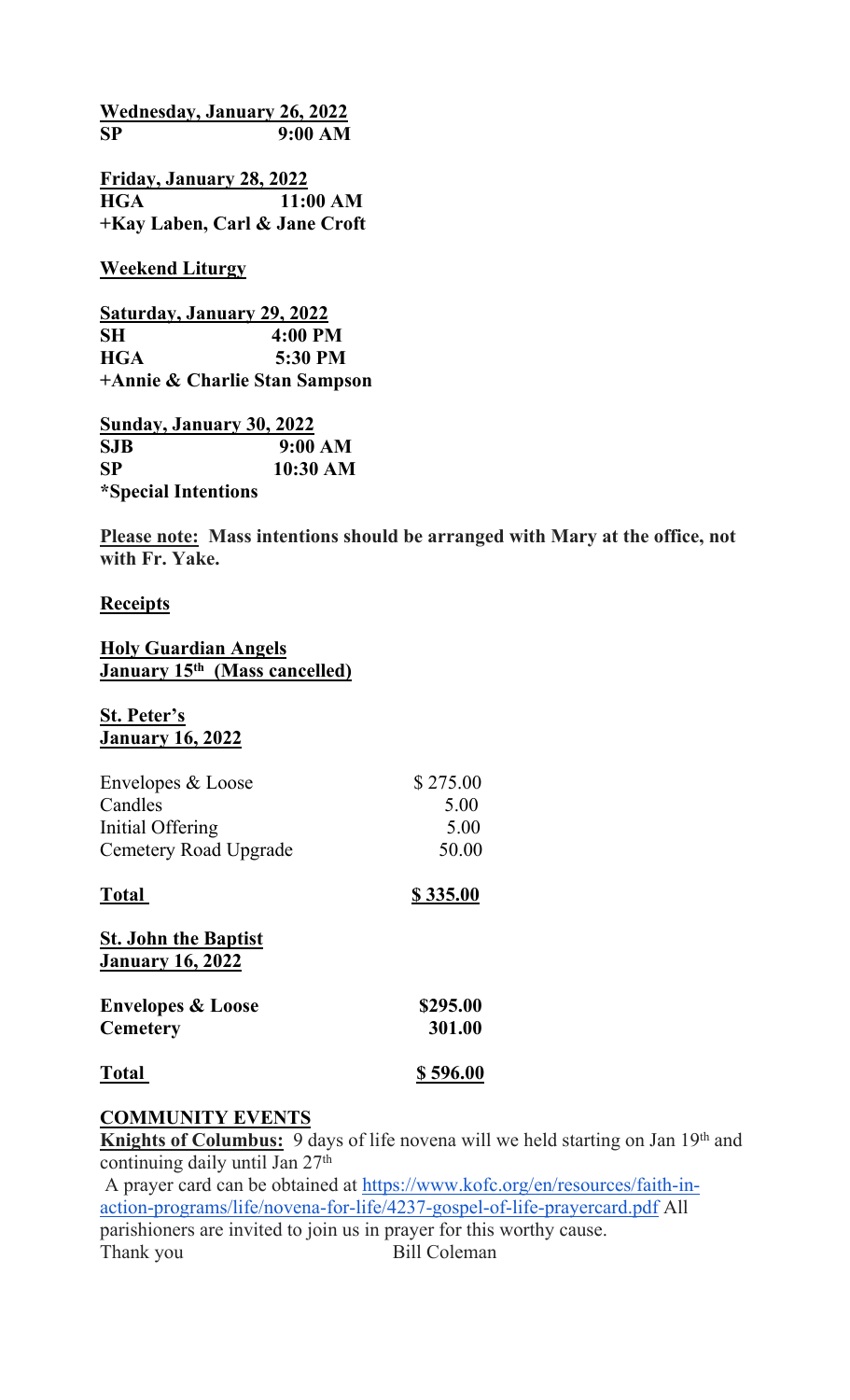# **BREAKING DOWN WALLS: YOUNG PEOPLE, FAITH, AND MENTAL HEALTH**

Young people from all around Atlantic Canada are invited to join a special Facebook Live Event addressing issues around young people and their mental health on **Wednesday, January 26th at 7:00 pm (AST)**. Special guests for this **Bell Let's Talk** event will include Bishop Wayne Kirkpatrick, Bishop of Antigonish; Joe Townsend, Community CARES Youth Outreach (Sydney Mines); Paige Cox, Author of "The Berlin Project: Breaking Down Walls," and John Ratchford, Faith Witness. Anyone can join the session through the website for the Diocese of Antigonish [\(www.antigonishdiocese.com/\)](https://www.antigonishdiocese.com/) or their Facebook Page ([http://www.facebook.com/antigonishdioces](http://www.facebook.com/antigonishdiocese)e). This event is a collaborative effort, hosted by the Diocese of Antigonish and sponsored by the Atlantic Association of Catholic Youth Ministers. For more information, please contact (*Diocesan Youth Coordinator, Norma Blinkhorn*) at 902 202 2972 or email [norma@dioceseofantigonish.ca](mailto:norma@dioceseofantigonish.ca).

*Week of Prayer for Christian Unity Jan 18-25*

**January 18-25 Week of Prayer for Christian Unity** "We saw the star in the East and we came to worship him" (Mt 2:2) is the theme for this year's event, which invites Christians around the world into eight days of prayer and celebration. For details and resources: [https://www.weekofprayer.ca/](https://antigonishdiocese.us11.list-manage.com/track/click?u=46108c95b96680ff598b4aa1d&id=53bd48df5a&e=60939d450d)

## **A note about synods in the Church excerpted from the January, 2022 Letter to Members, of the Institute Voluntas Dei (I. V. Dei) by Rev. Philippe Désiré**

#### **Synod of Bishops in 2023**

#### *« For a Synodal Church: communion, participation and mission »*

Pope Francis officially inaugurated this new synod at the Vatican on Saturday, October 9, 2021. Synods of Bishops began following the II Vatican Council (1962-1965). The synod has a consultative function, a sort of "mini council" that is there to manifest the collaboration between Bishops and to deepen certain subjects. Since the beginning, the synods have broached a number of subjects important to the Church.

**Synod** (sunodos Greek): journeying together; a Synod is walking/journeying together. The Church is a dynamic community. It is journeying and in time and place it makes a point on the road traveled and looks at the road to take until the glorious return of Christ. The Church is naturally and fundamentally synodal.

The Synod is thus a special time where the responsible of the Church (the Pope and Bishops) make place for dialogue, listening to the Holy Spirit, the people of God (mutual listening) in oder to see how to continue to journey together on the human route, the way of salvation proposed by Christ, to proclaim better Christ, the values of the Gospel and to contribute to the transformation of the world. The 2023 Synod has three main axes that are going to guide the participants in their study, research, reflections and decision-making: Communion, Participation, Mission.

#### THE 3 GREAT AXES OF THE 2023 SYNOD

**Communion** : When one breaks down the word Communion, we discover that there is the word "cum", with common, one, union. This is a word that is rich in meaning. We are all united to Jesus the Christ. He is our common point, very common. He unites us to Himself, one another already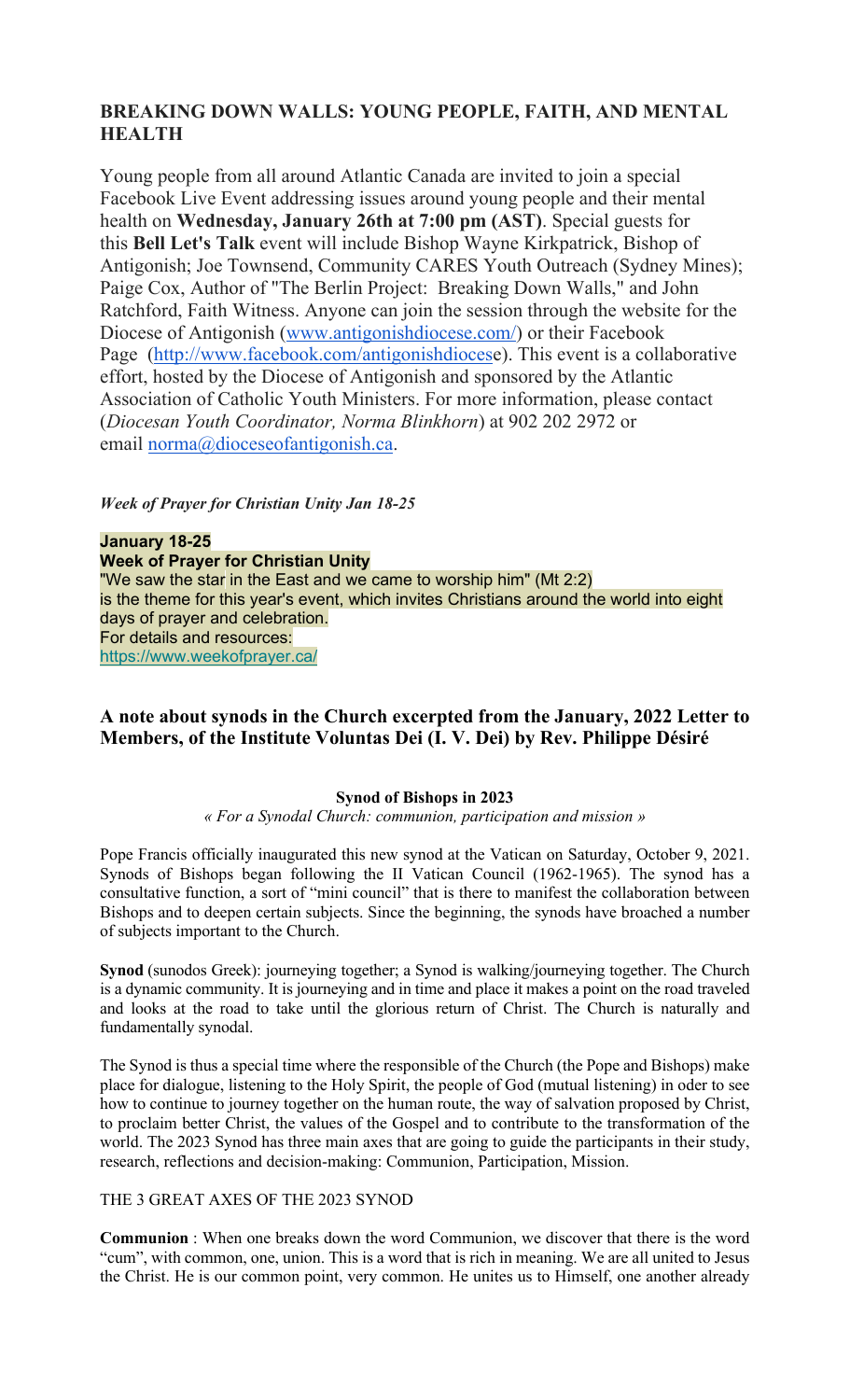in the mystery of the Incarnation and in a privileged way through Baptism, the Eucharist and the other sacraments and this in the force of the Holy Spirit. From this double union ensues the Church as the great family of Christ.

**Participation** : In the word Participation, there is the word "part". The Church is a great family, an organized body with different members (parts). Each has his/her place and a part of responsibility in the Church. There is no place in the Church for exclusion or marginalization. The Church is the affair of all and requires the involvement of all.

**Mission** : In Mission, there is the sense of sending, a charge given to someone to do. The Church does not exist for herself and does not define its mission, but receives it from Christ dead and resurrected. The Church is not its own reference. It must accomplish its mission in the world just until the glorious return of Christ. Also, the Church must render account to the Lord of its management of the affairs of the Lord.

Through this Synod that is in preparation, the Church reminds us of these three great truths. We will be consulted in the framework of this preparation. A questionnaire will be submitted to us. In team or alone to respond to the questions, is already a beautiful way to show this communion that characterizes the Church, to offer our participation and to be recognized as disciples missionaries. Let's pray for the success of this Synod which is already in preparation and which will last for two years. There is a beautiful prayer on the Synod that is proposed to us. It is good to recite it from time to time.

*We are before You, Holy Spirit: in Your Name we are united. You, our only Counsellor, come to us, remain with us, deign to dwell in our hearts. Teach us toward what goal to orient; show us how we must journey together. We, who are weak and sinners, do not allow us to provoke disunity. Make in kind that ignorance does not leads us down the wrong path, nor partiality influence our actions. May we find in You our unity, without wandering from the path of truth and justice while advancing together toward eternal life. We ask this of you Who acts in all times and places in communion with the Father and Son forever and ever. Amen.*

#### **Fundamental Questions of the Synod:**

- 1) In our Church what is the present state of our "journeying together," and what steps does the Spirit invite us to accomplish in order to grow toward this objective?
- 2) In placing ourselves to listen to the world that surrounds us what calls are the Spirit sending us to orient our missionary action?



#### *Pray for unity, pray for the synod*

 For the 2022 Week of Prayer for Christian Unity Cardinal Mario Grech and Cardinal Kurt Koch invite all Christians to pray for unity and to continue to journey together. Cardinal Koch, President of the Pontifical Council for Promoting Christian Unity, and Cardinal Grech, General Secretary of the Synod of the Bishops, wrote: "Both synodality and ecumenism are processes of walking together." The theme "We saw the star in the East, and we came to worship him" (Mt 2: 2) prepared by the Middle East Council of Churches, offers an occasion to pray with all Christians that the Synod will proceed in an ecumenical spirit: